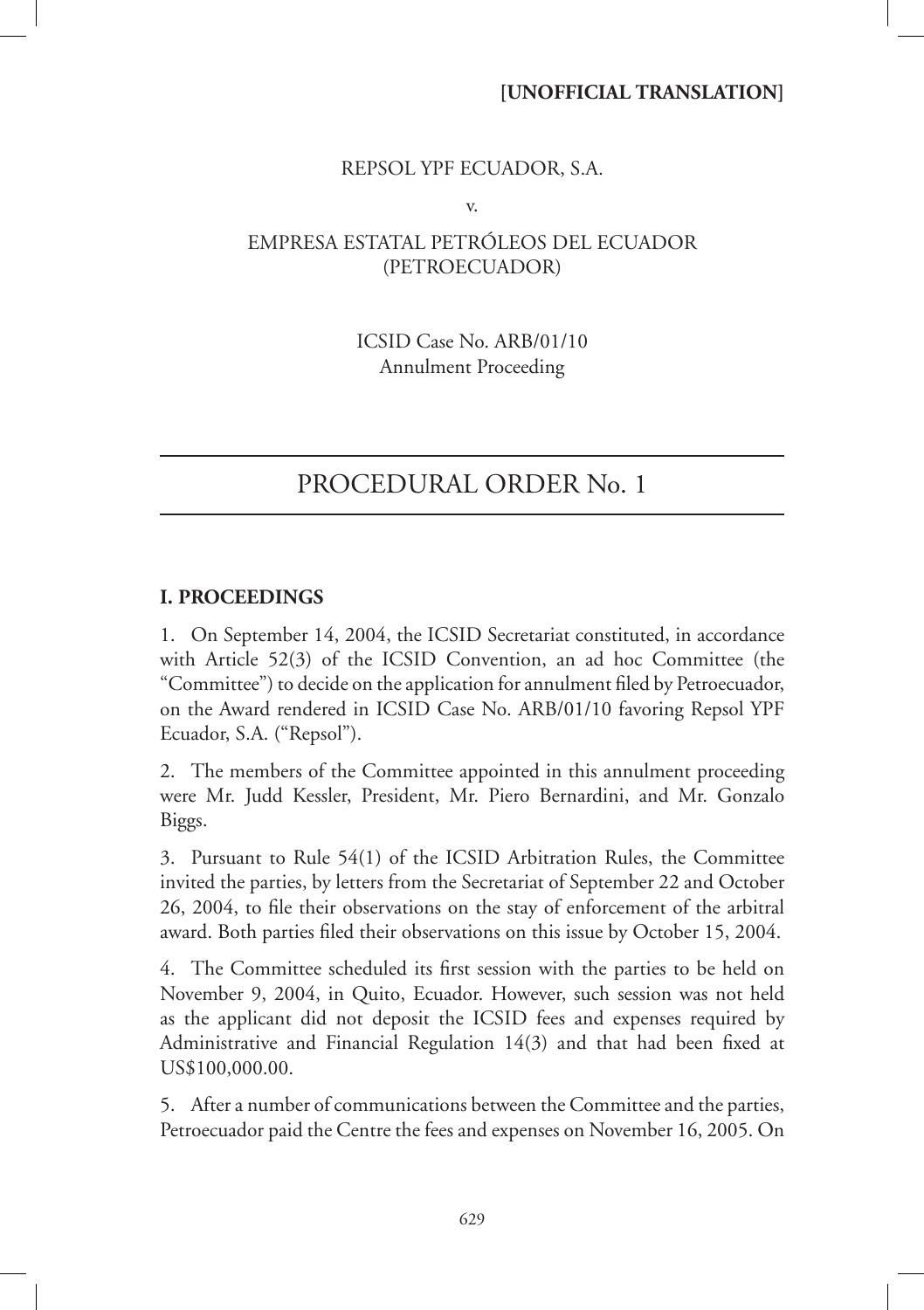November 28, the Committee informed the parties that, in accordance with Administrative and Financial Regulation 14(3), it had decided to accept the payment and continue with the case.

6. In view of the unusual delay, and although the parties had already submitted their observations with respect to the stay of enforcement of the award, the Committee gave the parties the opportunity to submit additional observations by December 12, 2005. These observations were duly submitted by both parties. Petroecuador maintains that Repsol's claim had no basis and, even if it did, there was no doubt the parties would be fully able to comply with the results of the proceeding. Repsol points out that the unusual delay of the case, the weight of ICSID jurisprudence, and the opinions of qualified jurists would indicate that the Committee should refrain from staying the enforcement of the arbitral award or stipulate that Petroecuador should post a bond, through bank guarantee issued by a reputable international bank.

### **II. DISCUSSION**

7. The issues relating to the stay of enforcement of an award and posting of a bond have been raised in a number of arbitration cases before ICSID and have been analyzed by prominent legal commentators. Some of the more recent decisions are: CDC Group PLC v. Republic of Seychelles, ICSID Case No. ARB/02/14 (14 July 2004); Patrick Mitchell v. Democratic Republic of the Congo, ICSID Case No. ARB/99/7 (9 February 2004); Wena Hotels Ltd. v. Arab Republic of Egypt, ICSID Case No. ARB/98/4 (5 February 2002). *See also* Schreuer: *The ICSID Convention: A Commentary* (2001), pp. 1056- 60; Friedland: "Stay of Enforcement of the Arbitral Award Pending ICSID Annulment Proceedings," pp. 177 *et seq*. in: Galliard and Bonifatemi, Editors, *Annulment of ICSID Awards* (2004).

8. Thus, the rule emerging from earlier arbitration proceedings is that the party requesting the annulment of an award may obtain its stay of enforcement for the duration of the proceeding, upon the posting of a bond for the total amount of the award.

9. The Committee acknowledges that in a minority of cases before ICSID, the stay of enforcement of the award was maintained without a bond being required. Without going into a detailed analysis of these decisions, we consider that these decisions could be justified by the fact that they entailed relatively small sums, or because there were special circumstances which were not present in this case. The Committee considers that the practice of requiring a bond